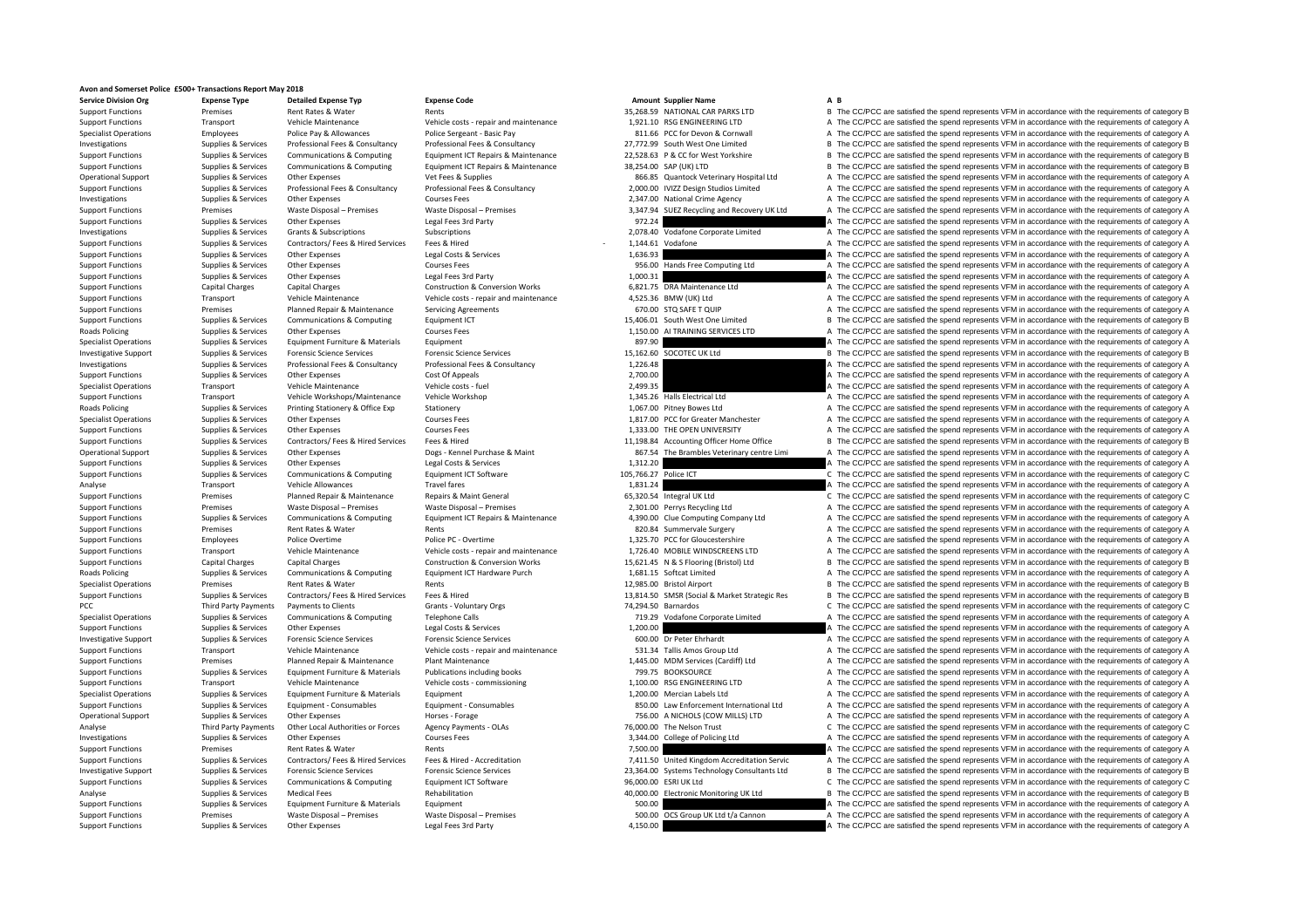Roads Policing Criminal JusticeCriminal Justice**Local Policing Roads Policing** PCC **Third Party Payments Roads Policing** Local Policing

Third Party Payments

Disused Supplies & Services Printing Stationery & Office Exp Printing Printing 3,659.16 Xerox (UK) Ltd A The CC/PCC are satisfied the spend represents VFM in accordance with the requirements of category A Operational Support Supplies & Services Other Expenses Courses Fees Courses Fees Services Courses Fees Services Courses Fees Services Courses Fees Services Courses Fees Services Courses Fees Services Courses Fees and the S A The CC/PCC are satisfied the spend represents VFM in accordance with the requirements of category A Support Functions Premises Planned Repair & Maintenance Alterations to Buildings 1,160.33 Fox Moving and Storage A The CC/PCC are satisfied the spend represents VFM in accordance with the requirements of category A The CC/ A The CC/PCC are satisfied the spend represents VFM in accordance with the requirements of category A Support Functions Premises Rent Rates & Water Hire of Accommodation Hire of Accommodation A The CC/PCC are satisfied the spend represents VFM in accordance with the requirements of category A Support Functions Premises Rent Rates & Water National Non Domestic Rates 1,680.00 NORTH SOMERSET COUNCIL A The CC/PCC are satisfied the spend represents VFM in accordance with the requirements of category A Support Functi Electricity energy Costs Energy Costs Energy Costs Energy Costs Energy Costs Energy Costs Energy Costs Energy Costs Energy Council A The CC/PCC are satisfied the spend represents VFM in accordance with the requirements of Support Functions Transport Vehicle Maintenance Vehicle costs - repair and maintenance 3,703.25 CASTROL (UK) LTD A The CC/PCC are satisfied the spend represents VFM in accordance with the requirements of category A Realty Policing Supplies & Services Printing Stationery & Office Exp Postage 2,259.89 Pitney Bowes Ltd A The CC/PCC are satisfied the spend represents VFM in accordance with the requirements of category A Support Functions Capital Charges Capital Charges Capital Charges Capital Charges Capital Charges Capital Charges Construction & Construction & Conversion Works 2,000.00 Hobs Reprographics PLC A The CC/PCC are satisfied th A The CC/PCC are satisfied the spend represents VFM in accordance with the requirements of category A Support Functions Capital Charges Capital Charges Additions:Non Enhanc Cn&Wk B&I 3,755.00 Commercial Transfer Limited A The CC/PCC are satisfied the spend represents VFM in accordance with the requirements of category A Su Support Functions Supplies & Services Contractors/ Fees & Hired Services Fees & Hired Services Fees & Hired Services Fees & Hired Services Fees & Hired Services Fees & Hired Services Fees & Hired Services Fees & Hired Serv Supplies & Services Communications & Computing Equipment ICT Hardware Purch 2,500.00 Millgate Computer Systems Ltd A The CC/PCC are satisfied the spend represents VFM in accordance with the requirements of category A Third Party Payments Other Local Authorities or Forces Agency Payments - OLAs 5,289.79 Devon & Somerset Fire & Rescue Auth A The CC/PCC are satisfied the spend represents VFM in accordance with the requirements of category Specialist Operations Premises Planned Repair & Maintenance Premises Costs 11,190.47 Uninterruptible Power Supplies Ltd B The CC/PCC are satisfied the spend represents VFM in accordance with the requirements of category Co Support Functions Capital Charges Capital Charges Capital Charges Construction & Conversion Works 72,279.80 Romac Building Contractors Ltd C The CC/PCC are satisfied the spend represents VFM in accordance with the requirem A The CC/PCC are satisfied the spend represents VFM in accordance with the requirements of category A Support Functions Supplies & Services Clothing Uniforms & Laundry Clothing & Uniforms ‐ non‐stock 4,218.95 PCC for Wiltshire A The CC/PCC are satisfied the spend represents VFM in accordance with the requirements of category A Support Functions Premises Premises Rent Rates & Water National Non Domestic Rates National Non Domestic Rates 75,795.00 South Gloucestershire C The CC/PCC are satisfied the spend represents VFM in accordance with the requ Support Functions Supplies & Services Contractors/ Fees & Hired Services Fees & Hired 1,040.00 Walker Fire UK Ltd A The CC/PCC are satisfied the spend represents VFM in accordance with the requirements of category A The Cr Analyse Transport Vehicle Allowances Travel fares Travel fares Travel fares and the requirements of category A The CC/PCC are satisfied the spend represents VFM in accordance with the requirements of category A Support Functions Supplies & Services Clothing Uniforms & Laundry Clothing & Uniforms - Issues Clothing American Contractors (Fees & Hired Structure 1995) a The CC/PCC are satisfied the spend represents VFM in accordance w Poplies & Services Contractors/ Fees & Hired Services Fees & Hired Hired Mexical The Services Fees & Hired Services Fees & Hired Incorpors Crategory A The CC/PCC are satisfied the spend represents VFM in accordance with th B The CC/PCC are satisfied the spend represents VFM in accordance with the requirements of category B Support Functions Supplies & Services Other Expenses Legal Costs & Services Legal Costs & Services Legal Costs & Services 2001 a The CC/PCC are satisfied the spend represents VFM in accordance with the requirements of cate Support Functions Supplies & Services Clothing Uniforms & Laundry Clothing & Uniforms ‐ Issues 5,544.00 VIKING ARMS LTD A The CC/PCC are satisfied the spend represents VFM in accordance with the requirements of category A Support Functions Supplies & Services Clothing Uniforms & Laundry Clothing & Uniforms - Issues States Support Clothing Uniforms A Laundry Clothing & Uniforms - Issues 576.52 BECHWOOD EQUIPMENT LTD A The CC/PCC are satisfie Specialist Operations Supplies & Services Communications & Computing Telephone Calls 859.32 Bristol Airport A The CC/PCC are satisfied the spend represents VFM in accordance with the requirements of category A Support Functions Supplies & Services Equipment - Consumables Equipment - Consumables Equipment - Consumables Equipment - Consumables Equipment - Consumables 1,200.00 Smartwater Technology Ltd A The CC/PCC are satisfied th Policing Supplies & Services Contractors/ Fees & Hired Services Fees & Hired 32,355.51 Redspeed International Ltd <sup>B</sup> The CC/PCC are satisfied the spend represents VFM in accordance with the requirements of category B Support Functions Supplies & Services Clothing Uniforms & Laundry Clothing & Uniforms - non-stock 810.00 EDGAR BROTHERS A The CC/PCC are satisfied the spend represents VFM in accordance with the requirements of category A Specialist Operations Premises Rent Rates & Water Mational Non Domestic Rates 103,576.00 North Somerset Council C The CC/PCC are satisfied the spend represents VFM in accordance with the requirements of category C<br>Support C. The CC/PCC are satisfied the spend represents VFM in accordance with the requirements of category C Analyse Supplies Services Insurance Insurance Services Insurance General Insurance General 953,096.27 Marsh Ltd C The CC/PCC are satisfied the spend represents VFM in accordance with the requirements of category C<br>Support C. The CC/PCC are satisfied the spend represents VFM in accordance with the requirements of category C Support Functions Transport Vehicle Maintenance Vehicle costs ‐ repair and maintenance 29,191.54 SJ Cook & Sons Ltd B The CC/PCC are satisfied the spend represents VFM in accordance with the requirements of category B Supplies & Services Other Expenses Visits & Activities Visits A Activities Company and A The CC/PCC are satisfied the spend represents VFM in accordance with the requirements of category A Support Functions Premises Unplanned Repair & Maintenance Vandalism - Repairs General 789.40 Boing Rapid Secure Ltd A The CC/PCC are satisfied the spend represents VFM in accordance with the requirements of category A Support Functions Capital Charges Capital Charges Capital Charges 1CT Equipment Purchase 10 Purchase 76,522.00 Capita Secure Information Solutions C The CC/PCC are satisfied the spend represents VFM in accordance with the Operational Support Supplies & Services Other Expenses Dogs - Food Dogs - Food Services Dogs + Food Services Dogs + Food Services Dogs + Food Services Dogs + Food Services Other Expenses Dogs + Food Supplies & Services Oth Analyse Supplies & Services Other Expenses Courses Fees Courses Fees 1,098.74 Bristol Management Centre Ltd A The CC/PCC are satisfied the spend represents VFM in accordance with the requirements of category A Support Functions Supplies & Services Other Expenses Legal Costs & Services Legal Costs & Services Category A The CC/PCC are satisfied the spend represents VFM in accordance with the requirements of category A Support Functions Supplies & Services Communications & Computing Equipment ICT Software 1,100.00 EU Supply PLC A The CC/PCC are satisfied the spend represents VFM in accordance with the requirements of category A Supplies Support Functions Supplies & Services Clothing Uniforms & Laundry Clothing & Uniforms - Issues 2,615.80 Ballyclare Ltd A The CC/PCC are satisfied the spend represents VFM in accordance with the requirements of category A Support Functions Transport Vehicle Maintenance Vehicle costs ‐ tyres and tubes 3,174.45 CABOT TYRE SERVICE LTD A The CC/PCC are satisfied the spend represents VFM in accordance with the requirements of category A Support Functions Premises Rent Rates & Water Landlords Service Charge 10,616.00 Bristol City Council B The CC/PCC are satisfied the spend represents VFM in accordance with the requirements of category B Support Functions Premises Planned Repair & Maintenance Maintenance Grounds Maintenance Purch 18,724.24 DRA Maintenance Ltd B The CC/PCC are satisfied the spend represents VFM in accordance with the requirements of categor B The CC/PCC are satisfied the spend represents VFM in accordance with the requirements of category B Support Functions Supplies & Services Other Expenses Legal Fees 3rd Party Legal Fees 3rd Party Support Category A The CC/PCC are satisfied the spend represents VFM in accordance with the requirements of category A Support Supplies & Services Clothing Uniforms & Laundry Clothing & Uniforms - Issues 41,250.00 Axon Public Safety UK Limited B The CC/PCC are satisfied the spend represents VFM in accordance with the requirements of category B Specialist Operations Employees Police Pay & Allowances Police Inspector - Basic Pay/NI/Pen 17,117.54 PCC for Devon & Cornwall B The CC/PCC are satisfied the spend represents VFM in accordance with the requirements of cate Support Functions Supplies & Services Other Expenses Courses Fees Courses Fees Courses Fees 600.00 ZF Services UK Ltd A The CC/PCC are satisfied the spend represents VFM in accordance with the requirements of category A Su Support Functions Supplies & Services Communications & Computing Faujo ICT - Telephones/pagers 936.00 936.00 A The CC/PCC are satisfied the spend represents VFM in accordance with the requirements of category A Specialist Operations Employees Police Pay & Allowances Police PC · Basic Pay/Pen 3,972.54 PCC for Devon & Cornwall A The CC/PCC are satisfied the spend represents VFM in accordance with the requirements of category A Analyse Transport Vehicle Allowances Travel fares Travel fares 5,773.44 5,773.44 A The CC/PCC are satisfied the spend represents VFM in accordance with the requirements of category A Support Employees Indirect Employee Expenses Refunds - Contributions and a state and a SAG.34 A The CC/PCC are satisfied the spend represents VFM in accordance with the requirements of category A Support Funds Contribution Support Functions Supplies & Services Other Expenses Courses Fees Courses Fees 18,000.00 UNIVERSITY OF THE WEST OF ENGLAND B The CC/PCC are satisfied the spend represents VFM in accordance with the requirements of category Support Functions Supplies & Services Other Expenses Legal Fees 3rd Party and the Support Consument Consumables Legal Fees 3rd Party 3,250.78 A The CC/PCC are satisfied the spend represents VFM in accordance with the requi A The CC/PCC are satisfied the spend represents VFM in accordance with the requirements of category A Support Functions Premises Premises Rent Rates & Water Rents Rents Rents Rents Rents Rents 2,550.00 LANDMARC RE MOD (WALES) A The CC/PCC are satisfied the spend represents VFM in accordance with the requirements of categor Operational Support of the CC/PCC are satisfied the spend represents VFM in accordance with the requirements of category A<br>2.699.35 PCC for Hampshire A The CC/PCC are satisfied the spend represents VFM in accordance with t Third Party Payments Other Local Authorities or Forces Contributions to Other Forces 7,699.35 PCC for Hampshire A The CC/PCC are satisfied the spend represents VFM in accordance with the requirements of category A Operational Support Supplies & Services Other Expenses Dogs - Purchase Dogs Purchase Dogs Purchase Dogs Purchase 850.00 A The CC/PCC are satisfied the spend represents VFM in accordance with the requirements of category A support Functions Supplies and Support Functions Constant Constant Constant Press Constants - A The CC/PCC are satisfied the spend represents VFM in accordance with the requirements of category A Operational Support Supplies & Services Subsistence & Conference Catering Catering Catering Catering 3,997.46 Sodexo Limited A The CC/PCC are satisfied the spend represents VFM in accordance with the requirements of catego A The CC/PCC are satisfied the spend represents VFM in accordance with the requirements of category A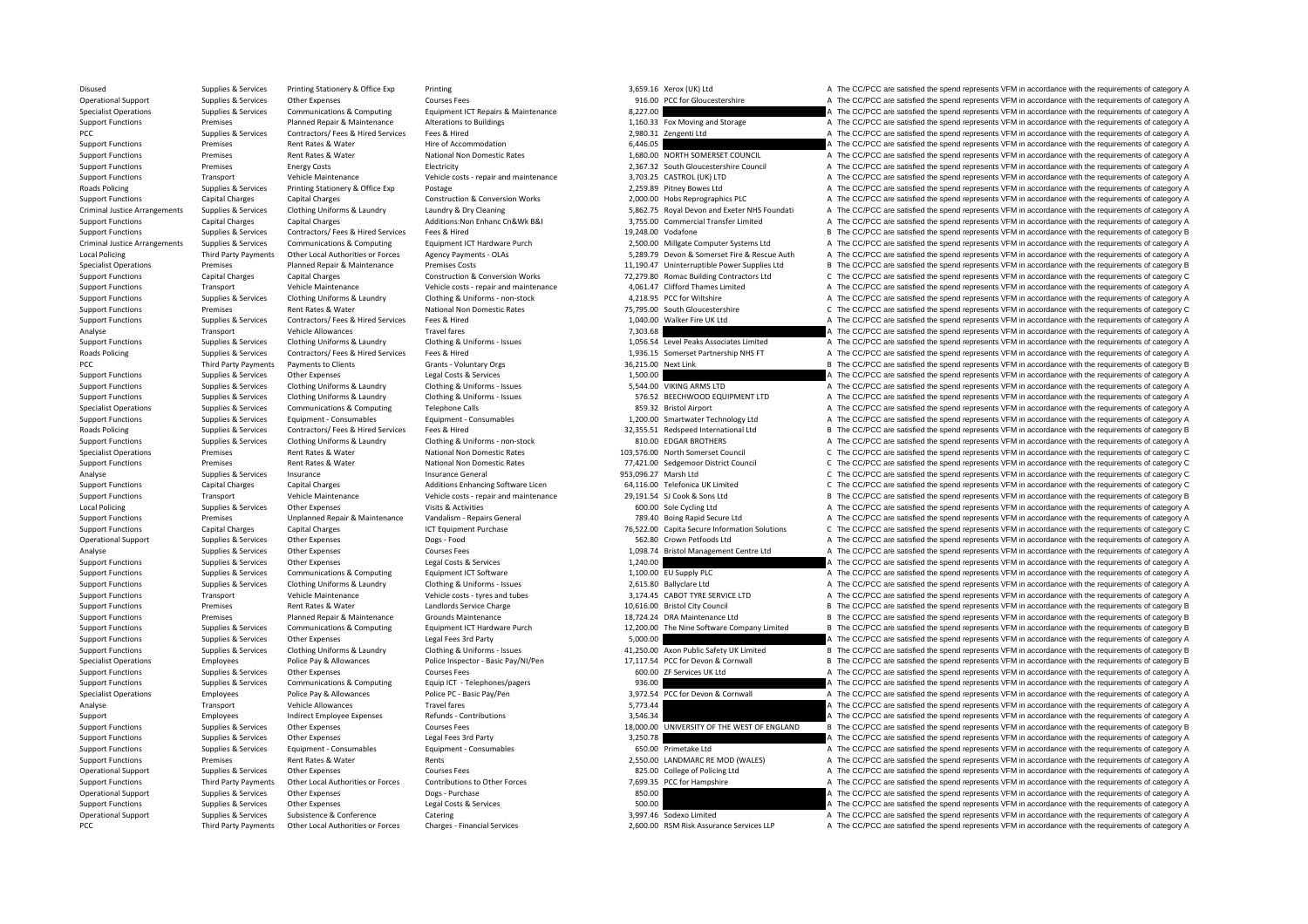Criminal Justice**Roads Policing** Local Policing **Local Policing** Roads Policing PCC Third Party Payments **Roads Policing Roads Policing** 

Support Functions Supplies & Services Other Expenses Legal Costs & Services Legal Costs & Services A The CC/PCC are satisfied the spend represents VFM in accordance with the requirements of category A Support Functions Premises Premises Planned Repair & Maintenance Servicing - Severage Pumps & Septic 3,000.00 Xylem Water Solutions UK Ltd A The CC/PCC are satisfied the spend represents VFM in accordance with the requirem B The CC/PCC are satisfied the spend represents VFM in accordance with the requirements of category B Support Functions Supplies & Services Communications & Computing Equipment ICT Repairs & Maintenance 336.00 Axess International Ltd A The CC/PCC are satisfied the spend represents VFM in accordance with the requirements of A The CC/PCC are satisfied the spend represents VFM in accordance with the requirements of category A Support Functions Supplies & Services Other Expenses Legal Fees 3rd Party Legal Fees 3rd Party 1,651.64 A The CC/PCC are satisfied the spend represents VFM in accordance with the requirements of category A Operational Support Supplies & Services Other Expenses Courses Fees Courses Fees Courses Fees 840.00 LYON EQUIPMENT LTD A The CC/PCC are satisfied the spend represents VFM in accordance with the requirements of category A C The CC/PCC are satisfied the spend represents VFM in accordance with the requirements of category C Support Functions Transport Vehicle Maintenance Vehicle costs - repair and maintenance 1,000.00 THE BICYCLE CHAIN A The CC/PCC are satisfied the spend represents VFM in accordance with the requirements of category A Rachae Supplies & Services Equipment Furniture & Materials Equipment Repairs & Maintenance 91,176.30 Cleartone Telecoms Ltd C The CC/PCC are satisfied the spend represents VFM in accordance with the requirements of category C Support Functions Transport Vehicle Maintenance Vehicle costs – commissioning 574.48 CPC 574.48 CPC Support Team and the CC/PCC are satisfied the spend represents VFM in accordance with the requirements of category A Suppo A The CC/PCC are satisfied the spend represents VFM in accordance with the requirements of category A Support Functions Supplies & Services Communications & Computing Equipment ICT **angive Equipment ICT** Applies are all the service are satisfied the spend represents VFM in accordance with the requirements of category B Com Support Eugenias & Support Consuming Support Communications & Communications Communications Communications Communications Communications Communications Communications Communications Communications Communications Communicat Support Functions Third Party Payments Other Agencies Contract Payment Contract Payment 903,960.18 Southwest One Unitary Charge C The CC/PCC are satisfied the spend represents VFM in accordance with the requirements of cat Support Functions Supplies & Services Professional Fees & Consultancy Professional Fees & Consultancy Professional Fees & Consultancy Professional Fees & Consultancy Professional Fees & Consultancy Professional Fees & Cons Sunnot Eurotions Sunnities & Services Professional Fees & Consultancy Professional Fees & Consultancy Professional Fees & Consultancy Professional Fees & Consultancy Professional Fees & Consultancy Professional Fees & Cons Support Functions Premises Premises Alect Rates & Water Water Charges/Sewerages 15,463.31 Water2Business B The CC/PCC are satisfied the spend represents VFM in accordance with the requirements of category B Support Functio A The CC/PCC are satisfied the spend represents VFM in accordance with the requirements of category A Policing Supplies & Services Equipment Furniture & Materials Equipment Operational Supplies are the Saching Supplies A The CC/PCC are satisfied the spend represents VFM in accordance with the requirements of category A Sup Specialist Operations Supplies & Services Subsistence 8 Conference Accommodation and a Services Accommodation and a The CC/PCC are satisfied the spend represents VFM in accordance with the requirements of category A Support Functions Supplies & Services Printing Stationery & Office Exp Postage Postage 1,079.61 NEOPOST FINANCE LIMITED A The CC/PCC are satisfied the spend represents VFM in accordance with the requirements of category A Specialist Operations Supplies & Services Subsistence & Conference Accommodation a many category and a many category A The CC/PCC are satisfied the spend represents VFM in accordance with the requirements of category A Support Functions Capital Charges Capital Charges Capital Charges Vehicles Purchase Vehicles Purchase 16,284.89 Vauxhall Motors Limited B The CC/PCC are satisfied the spend represents VFM in accordance with the requirement Local Policing Third Party Payments Other Local Authorities or Forces Agency Payments - OLAs 2,500.00 COMMUNITY COUNCIL FOR SOMERSET A The CC/PCC are satisfied the spend represents VFM in accordance with the requirements o A The CC/PCC are satisfied the spend represents VFM in accordance with the requirements of category A Support Functions Supplies & Services Contractors/Fees & Hired Services Fees & Hired Fees Revies Fees & Hired<br>Analyse Support English Support of the requirements of category B and the services of category B analyse Support Analyse Supplies & Services Professional Fees & Consultancy Professional Fees & Consultancy Professional Fees & Consultancy Professional Fees & Consultancy Professional Fees & Consultancy A The CC/PCC are satisfied the spe Support Functions Employees Police Staff Pay & Allowances Staffing Agency Staff Pay Agency 2,518.98 Adecco UK Ltd A The CC/PCC are satisfied the spend represents VFM in accordance with the requirements of category A Suppor Premises Rent Rates & Water National Non Domestic Rates 11,536.00 Taunton Deane Borough Council B The CC/PCC are satisfied the spend represents VFM in accordance with the requirements of category B Support Functions Supplies & Services Other Expenses Legal Fees 3rd Party Legal Fees 3rd Party 2,750.00 A The CC/PCC are satisfied the spend represents VFM in accordance with the requirements of category A Support Function Support Functions Transport Vehicle Workshops/Maintenance Vehicle Materials 620.00 Mill Autoquip A The CC/PCC are satisfied the spend represents VFM in accordance with the requirements of category A Support Functions Supplies & Services Other Expenses Licences & Orders Creation Check Creation of the COLOGIC CORD on the COLOGIC Are satisfied the spend represents VFM in accordance with the requirements of category B Veh Support Functions Transport Vehicle Maintenance Vehicle costs - repair and maintenance 2,926.31 Mill Autoquip A The CC/PCC are satisfied the spend represents VFM in accordance with the requirements of category A Realism A Stationery **Experiments of COFFICE A The CC/PCC** are satisfied the spend represents VFM in accordance with the requirements of category A Support Functions Supplies & Services Contractors/ Fees & Hired Services Fees & Hired Fees & Hired Services Fees & Hired Services Fees & Hired Services Fees & Hired Services Fees & Hired Services Fees & Hired Services Serv Investigative Sunnort Sunnias & Services Communications & Computing Foundment ICT Consumables 1.562.40 INSIGHT DIRECT (UK) LTD A The CC/PCC are satisfied the spend represents VFM in accordance with the requirements of cate Support Supplies & Services Communications & Computing Equipment ICT 15,472.32 BRITISH TELECOMMUNICATIONS PLC B The CC/PCC are satisfied the spend represents VFM in accordance with the requirements of category B Support Functions Transport Vehicle Maintenance Vehicle costs - repair and maintenance 703.53 PCC for Devon & Cornwall A The CC/PCC are satisfied the spend represents VFM in accordance with the requirements of category A P Supplies & Services Equipment Furniture & Materials Equipment 1999.16 Produce 2009.26 Victim Support 7,609.36 Victim Support A The CC/PCC are satisfied the spend represents VFM in accordance with the requirements of catego Specialist Operations Employees Police Pay & Allowances Police Sergeant - Basic Pay/Pen 4,464.37 PCC for Devon & Cornwall A The CC/PCC are satisfied the spend represents VFM in accordance with the requirements of category Support Functions Supplies & Services Equipment Furniture & Materials Equipment experies Equipment 924.17 Surf & Turf Instant Shelters Ltd A The CC/PCC are satisfied the spend represents VFM in accordance with the requirem Premises Planned Repair & Maintenance Fire Alarms and Manusculing a the CC/PCC are satisfied the spend represents VFM in accordance with the requirements of category A Support Functions Premises Unplanned Repair & Maintenance Responsive Maint - Drainage 545.00 Aquarius Waste Management Ltd A The CC/PCC are satisfied the spend represents VFM in accordance with the requirements of category Specialist Operations Premises Premises Energy Costs Electricity Electricity Electricity 26,981.07 British Gas Business (Electricity Business Electricity and The CC/PCC are satisfied the spend represents VFM in accordance Capital Charges Capital Charges Furniture Purchase Capital Charges Tables 783.20 Artworks Solutions Ltd A The CC/PCC are satisfied the spend represents VFM in accordance with the requirements of category A Support Functions Transport Vehicle Maintenance Vehicle costs - licences 3,120.00 Corporate Support HQ Imprest A The CC/PCC are satisfied the spend represents VFM in accordance with the requirements of category A Support F Support Functions Capital Charges Capital Charges Capital Charges ICT Equipment Purchase 68,930.56 INSIGHT DIRECT (UK) LTD C The CC/PCC are satisfied the spend represents VFM in accordance with the requirements of category Support Functions Premises Premises Rent Rates & Water Rents Rents Rents Rents Rents Rents Rents Rents Rents Rents Rent Rents Rents Council A The CC/PCC are satisfied the spend represents VFM in accordance with the require A The CC/PCC are satisfied the spend represents VFM in accordance with the requirements of category A Support Functions Supplies & Services Subsistence & Conference Conference Conference & Meeting Expenses 600.00 PCC for Devon & Cornwall A The CC/PCC are satisfied the spend represents VFM in accordance with the requirement Payments to Clients Crants Foluntary Orgs Crants Crants Cranes of Crants Cranes and Developments of category A The CC/PCC are satisfied the spend represents VFM in accordance with the requirements of category A Supplies & Services Equipment Furniture & Materials Equipment Operational A Supplies are set and the CC/PCC are satisfied the spend represents VFM in accordance with the requirements of category A Supplies & Services Contractors/ Fees & Hired Services Fees & Hired Contractors Fees & Hired Services Fees & Hired Services Fees & Hired Services Services Supplies and the CO/PCC are satisfied the spend represents VFM in a Disused Supplies & Services Other Expenses Publicity & Promotions Publicity & Promotions 500.00 Safe Kidz Walking Limited t/a Brigh A The CC/PCC are satisfied the spend represents VFM in accordance with the requirements of Support Functions Supplies & Services Communications & Computing Equipment ICT Software 9,500.00 Socialsignin Limited A The CC/PCC are satisfied the spend represents VFM in accordance with the requirements of category A Support Functions Transport Vehicle Maintenance Vehicle costs ‐ repair and maintenance 1,032.05 Bristol Batteries Ltd A The CC/PCC are satisfied the spend represents VFM in accordance with the requirements of category A Support Functions Supplies & Services Communications & Computing Equipment ICT and the Services Computing Equipment ICT 1,621.00 EE Limited 1,621.00 EE Limited A The CC/PCC are satisfied the spend represents VFM in accorda Supplies & Services Foulioment Furniture & Materials Foulioment Operational Contained the Supplies of the Supplies of the COPCC are satisfied the spend represents VFM in accordance with the requirements of category A Specialist Operations Employees Police Overtime Police PC - Overtime Police PC - Overtime Police PC - Overtime<br>1,627.82 PCC for Dorset A The CC/PCC are satisfied the spend represents VFM in accordance with the requirements A The CC/PCC are satisfied the spend represents VFM in accordance with the requirements of category A Analyse Supplies & Services Other Expenses Courses Fees Courses Fees 3,344.00 College of Policing Ltd A The CC/PCC are satisfied the spend represents VFM in accordance with the requirements of category A Courses Travel far Analyse Transport Vehicle Allowances Travel fares Travel fares 4,438.58 A The CC/PCC are satisfied the spend represents VFM in accordance with the requirements of category A The Analyse Transport Vehicle Allowances Travel Analyse Transport Vehicle Allowances Travel fares Travel fares 5,778.03 A The CC/PCC are satisfied the spend represents VFM in accordance with the requirements of category A Support Functions Supplies & Services Clothing Uniforms & Laundry Clothing & Uniforms - Issues 29,701.35 GMK Ltd B The CC/PCC are satisfied the spend represents VFM in accordance with the requirements of category B Courses Analyse Supplies & Services Other Expenses Courses Fees Courses Fees 983.32 Bristol Maritime Ltd A The CC/PCC are satisfied the spend represents VFM in accordance with the requirements of category A Specialist Operations Employees Police Pay & Allowances Police Inspector - Basic Pay/Ni/Pen 6,117.03 PCC for Wiltshire A The CC/PCC are satisfied the spend represents VFM in accordance with the requirements of category A S A The CC/PCC are satisfied the spend represents VFM in accordance with the requirements of category A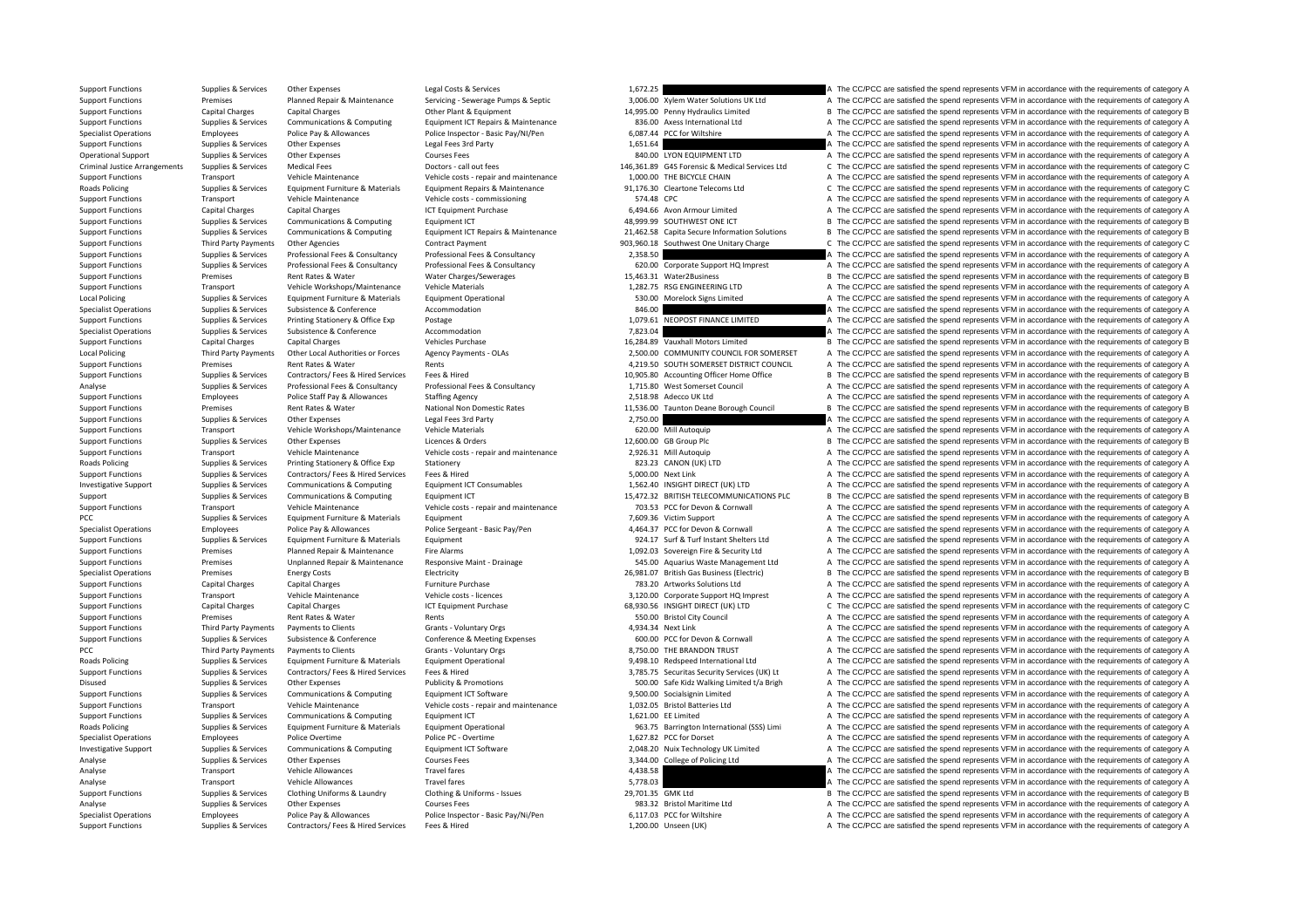Criminal JusticeCriminal JusticeCriminal Justice Third Party Payments

Specialist Operations Employees Police Pay & Allowances Police PC · Basic Pay /Pen 23,350.10 PCC for Devon & Cornwall B The CC/PCC are satisfied the spend represents VFM in accordance with the requirements of category B Third Party Payments Other Local Authorities or Forces Contributions to Other Forces - 7,588.00 PCC for Devon & Commall American Controlled a The CC/PCC are satisfied the spend represents VFM in accordance with the require A The CC/PCC are satisfied the spend represents VFM in accordance with the requirements of category A Support Functions Capital Charges Capital Charges Additions:Non Enhanc Cn&Wk B&I 595.00 Solar Valley Electrical Limited A The CC/PCC are satisfied the spend represents VFM in accordance with the requirements of category A Supplies A Services Printing Stationery & Office Exp Printing Printing 1,012.50 Future Plc A The CC/PCC are satisfied the spend represents VFM in accordance with the requirements of category A Support Functions Supplies & Services Communications & Computing Equipment ICT Repairs & Maintenance 155,877.02 PHOENIX SOFTWARE LTD CThe CC/PCC are satisfied the spend represents VFM in accordance with the requirements of Support Functions Third Party Payments Other Agencies Contract Payment Contract Payment 46,666.66 Southwest One Unitary Charge B The CC/PCC are satisfied the spend represents VFM in accordance with the requirements of cate Analyse Transport Vehicle Allowances Travel fares Travel fares and the content of the CC/PCC are satisfied the spend represents VFM in accordance with the requirements of category A Support Functions Supplies & Services Other Expenses Legal Costs & Services 2,770.00 A The CC/PCC are satisfied the spend represents VFM in accordance with the requirements of category A Support Functions 2,450.00 Experime Support Functions Premises Unplanned Repair & Maintenance Responsive Maint - Floor or Stairs 2,450.00 Forgecraft Ltd A The CC/PCC are satisfied the spend represents VFM in accordance with the requirements of category A Support Functions Supplies & Services Equipment Furniture & Materials Equipment Equipment Functions Equipment A The CC/PCC are satisfied the spend represents VFM in accordance with the requirements of category A The CC/PCC Printing Council Council A The CC/PCC are satisfied the spend represents VFM in accordance with the requirements of category A Support Functions Premises Premises Rent Rates & Water Landlords Service Charge Support Category A The CC/PCC are satisfied the spend represents VFM in accordance with the requirements of category A Capital Charges Capital Support Functions Capital Charges Capital Charges Capital Charges Other Plant & Equipment 892.92 Cablecom Networking Ltd A The CC/PCC are satisfied the spend represents VFM in accordance with the requirements of category A Supplies & Services Contractors/ Fees & Hired Services Fees & Hired Material Matery 2016.00 Devon & Somerset Fire & Rescue Auth A The CC/PCC are satisfied the spend represents VFM in accordance with the requirements of cat Support Functions and the COPCC are satisfied the spend represents VFM in accordance with the requirements of category A The COPCC are satisfied the spend represents VFM in accordance with the requirements of category A Co Support Functions Capital Charges Capital Charges Capital Charges Other Plant & Founcement 640.00 South Gloucestershire Council A The CC/PCC are satisfied the spend represents VFM in accordance with the requirements of cat Support Functions Transport Vehicle Maintenance Vehicle costs - tyres and tubes 12,660.12 GOODYEAR DUNLOP TYRES UK LTD B The CC/PCC are satisfied the spend represents VFM in accordance with the requirements of category B S A The CC/PCC are satisfied the spend represents VFM in accordance with the requirements of category A Support Functions Supplies & Services Other Expenses Courses Fees Courses Fees Courses Fees 804.17 BPP PROFESSIONAL EDUCATION A The CC/PCC are satisfied the spend represents VFM in accordance with the requirements of categ Support Functions Transport Vehicle Maintenance Vehicle costs – tyres and tubes 538.09 MICHELIN TYRE PLC A The CC/PCC are satisfied the spend represents VFM in accordance with the requirements of category A Analyse Transport Vehicle Allowances Travel fares Travel fares 5,221.68 A The CC/PCC are satisfied the spend represents VFM in accordance with the requirements of category A Sents are allow the requirements of category A S Support Functions Premises Rent Rates & Water Rents 16,875.00 Pyper Property Partnership B The CC/PCC are satisfied the spend represents VFM in accordance with the requirements of category B Support Functions Capital Charges Capital Charges Capital Charges Construction & Conversion Works 4,826.00 Avon Armour Limited A The CC/PCC are satisfied the spend represents VFM in accordance with the requirements of cate Investigative Support Supplies & Services Forensic Science Services Forensic Science Services Forensic Science Services Forensic Science Services exerics and the Support of Supplies & Services Forensic Science Services For A The CC/PCC are satisfied the spend represents VFM in accordance with the requirements of category A Investigative Support Supplies & Services Medical Fees Pathologists reports Pathologists reports Pathologists reports 7,784.00 DR BN PURDUE A The CC/PCC are satisfied the spend represents VFM in accordance with the require Investigative Support Supplies & Services Forensic Science Services Forensic Science Services 2,268.00 ArroGen Forensics Limited A The CC/PCC are satisfied the spend represents VFM in accordance with the requirements of category A Specialist Operations Supplies & Services Other Expenses Courses Fees Courses Fees 3,805.00 College of Policing Ltd A The CC/PCC are satisfied the spend represents VFM in accordance with the requirements of category A Supp Suppliers & Services Foundance Foundance Foundance Fundance Foundance The COPC are satisfied the spend represents VFM in accordance with the requirements of category B. Analyse Employees Police Staff Pay & Allowances Staffing Agency 73,822.24 Matrix SCM Ltd C The CC/PCC are satisfied the spend represents VFM in accordance with the requirements of category C<br>215,011.24 Rigby Capital Limite Disused Supplies & Services Printing Stationery & Office Exp Reprographics Reprographics 115,011.24 Rigby Capital Limited T/A SCC Capit C The CC/PCC are satisfied the spend represents VFM in accordance with the requirement Support Functions Third Party Payments Other Local Authorities or Forces Contributions to Other Forces Contributions to Other Forces 38.959.49 PCC for Willshire B The CC/PCC are satisfied the spend represents VFM in accord Supplies & Services Printing Stationery & Office Exp Advertising (not recruitment) 1,665.00 Beechleigh Promotions Ltd A The CC/PCC are satisfied the spend represents VFM in accordance with the requirements of category A an Support Functions Supplies & Services Faultoment Functions A Materials Foutboned Functions Equipment 920.00 CASEVA LTD A The CC/PCC are satisfied the spend represents VFM in accordance with the requirements of category A Support Functions Premises Premises Energy Costs Gas Gas Costs Gas 22,188.08 CORONA ENERGY RETAIL 4 LTD B The CC/PCC are satisfied the spend represents VFM in accordance with the requirements of category B<br>Support Function Support Functions Supplies & Services Equipment Furniture & Materials Equipment 1,395.00 A The CC/PCC are satisfied the spend represents VFM in accordance with the requirements of category A Support Functions Capital Charges Capital Charges Capital Charges ICT Equipment Purchase 1CT Equipment Purchase 7,676.00 Qlik Tech UK Limited A The CC/PCC are satisfied the spend represents VFM in accordance with the requi Support Functions Supplies & Services Other Expenses Legal Costs & Services Legal Costs & Services Costs & Services 500.00 A The CC/PCC are satisfied the spend represents VFM in accordance with the requirements of category Support Functions Supplies & Services Other Expenses Courses Fees Courses Fees 708.33 Devon & Somerset Fire & Rescue Auth A The CC/PCC are satisfied the spend represents VFM in accordance with the requirements of category Support Functions Supplies & Services Professional Fees & Consultancy Professional Fees & Consultancy Professional Fees & Consultancy Professional Fees & Consultancy Supplies & Services Professional Fees & Consultancy Prof Support Functions Supplies & Services Equipment Furniture & Materials Equipment Equipment Equipment Equipment Butchicity and the STALES A The CC/PCC are satisfied the spend represents VFM in accordance with the requirement Electricity **Exergistions Premises A The CC/PCC** are satisfied the spend represents VFM in accordance with the requirements of category A Supplies & Services Professional Fees & Consultancy Professional Fees & Consultancy Professional Fees & Consultancy Professional Fees & Consultancy Professional Fees & Consultancy Professional Fees & Consultancy Profession Support Functions Supplies & Services Other Expenses Legal Fees 3rd Party 1,214.40 A The CC/PCC are satisfied the spend represents VFM in accordance with the requirements of category A Content of category A The CC/PCC are Support Functions Capital Charges Capital Charges ICT Equipment Purchase 1,564.49 Decision Analysis Service Ltd A The CC/PCC are satisfied the spend represents VFM in accordance with the requirements of category A Support Functions Capital Charges Capital Charges Other Plant & Equipment 18,183.45 BS3 Services Ltd B The CC/PCC are satisfied the spend represents VFM in accordance with the requirements of category B Support Functions Supplies & Services Other Expenses Legal Costs & Services Legal Costs & Services Costs & Services 1,187.50 A The CC/PCC are satisfied the spend represents VFM in accordance with the requirements of catego Support Functions Premises Premises Anter Rent Rates Avater National Non Domestic Rates 69,440.00 Bristol City Council C The CC/PCC are satisfied the spend represents VFM in accordance with the requirements of category C I C The CC/PCC are satisfied the spend represents VFM in accordance with the requirements of category C Investigative Support Supplies & Services Forensic Science Services Forensic Science Services Forensic Science Services Forensic Science Services (Particle Services 1,050.00 ALTRAINING SERVICES LTD A The CC/PCC are satisfi Support Functions Premises Planned Repair & Maintenance Servicing Agreements 2,226.00 Sovereign Fire & Security Ltd A The CC/PCC are satisfied the spend represents VFM in accordance with the requirements of category A Investigations Supplies & Services Communications & Computing Equipment ICT Software 955.47 SOFTWARE BOX LTD A The CC/PCC are satisfied the spend represents VFM in accordance with the requirements of category A Support Functions Capital Charges Capital Charges Vehicle Conversions Vehicle Conversions 14,905.95 RAMAR B The CC/PCC are satisfied the spend represents VFM in accordance with the requirements of category B Support Functi Support Functions Transport Vehicle Hire Hired Vehicle Costs 1,860.55 Scot Group Ltd A The CC/PCC are satisfied the spend represents VFM in accordance with the requirements of category A Support Transport Vehicle Maintenance Vehicle costs - fuel vehicle costs - fuel 117,081.77 Arval UK Ltd C The CC/PCC are satisfied the spend represents VFM in accordance with the requirements of category C Support Functions Supplies & Services Other Expenses Legal Fees 3rd Party Legal Fees 3rd Party 1,334.45 A The CC/PCC are satisfied the spend represents VFM in accordance with the requirements of category A Specialist Operations Supplies & Services Communications & Computing Equipment ICT 581.10 Vodafone Corporate Limited A The CC/PCC are satisfied the spend represents VFM in accordance with the requirements of category A The Analyse Transport Vehicle Allowances Travel fares Travel fares 2,554.50 **1999 A** The CC/PCC are satisfied the spend represents VFM in accordance with the requirements of category A Support Functions Capital Charges Capital Charges Capital Charges Capital Charges Capital Charges Capital Charges Capital Charges Capital Charges Construction & Conversion Fees 13,425.00 Haldons Ltd B The CC/PCC are satisf B The CC/PCC are satisfied the spend represents VFM in accordance with the requirements of category B Support Functions Premises Planned Repair & Maintenance Servicing Agreements 1,256.00 Alerter Group Plc A The CC/PCC are satisfied the spend represents VFM in accordance with the requirements of category A Creational Derat Opplies & Services Equipment Furniture & Materials Equipment Operational 850.00 GMK Ltd BEOVEC are Satisfied the spend represents VFM in accordance with the requirements of category A Support of the Support of category A T Support Functions Supplies & Services Equipment Furniture & Materials Equipment Operational Equipment Operational 23,089.00 EDGAR BROTHERS B The CC/PCC are satisfied the spend represents VFM in accordance with the requirem Arrangements Supplies & Services Communications & Computing Equipment ICT Hardware Purch 750.00 PCC for Devon & Cornwall A The CC/PCC are satisfied the spend represents VFM in accordance with the requirements of category A B The CC/PCC are satisfied the spend represents VFM in accordance with the requirements of category B Specialist Operations Employees Police Pay & Allowances Police PC · Basic Pay Police Pay 2,558.80 PCC for Devon & Cornwall A The CC/PCC are satisfied the spend represents VFM in accordance with the requirements of category B The CC/PCC are satisfied the spend represents VFM in accordance with the requirements of category B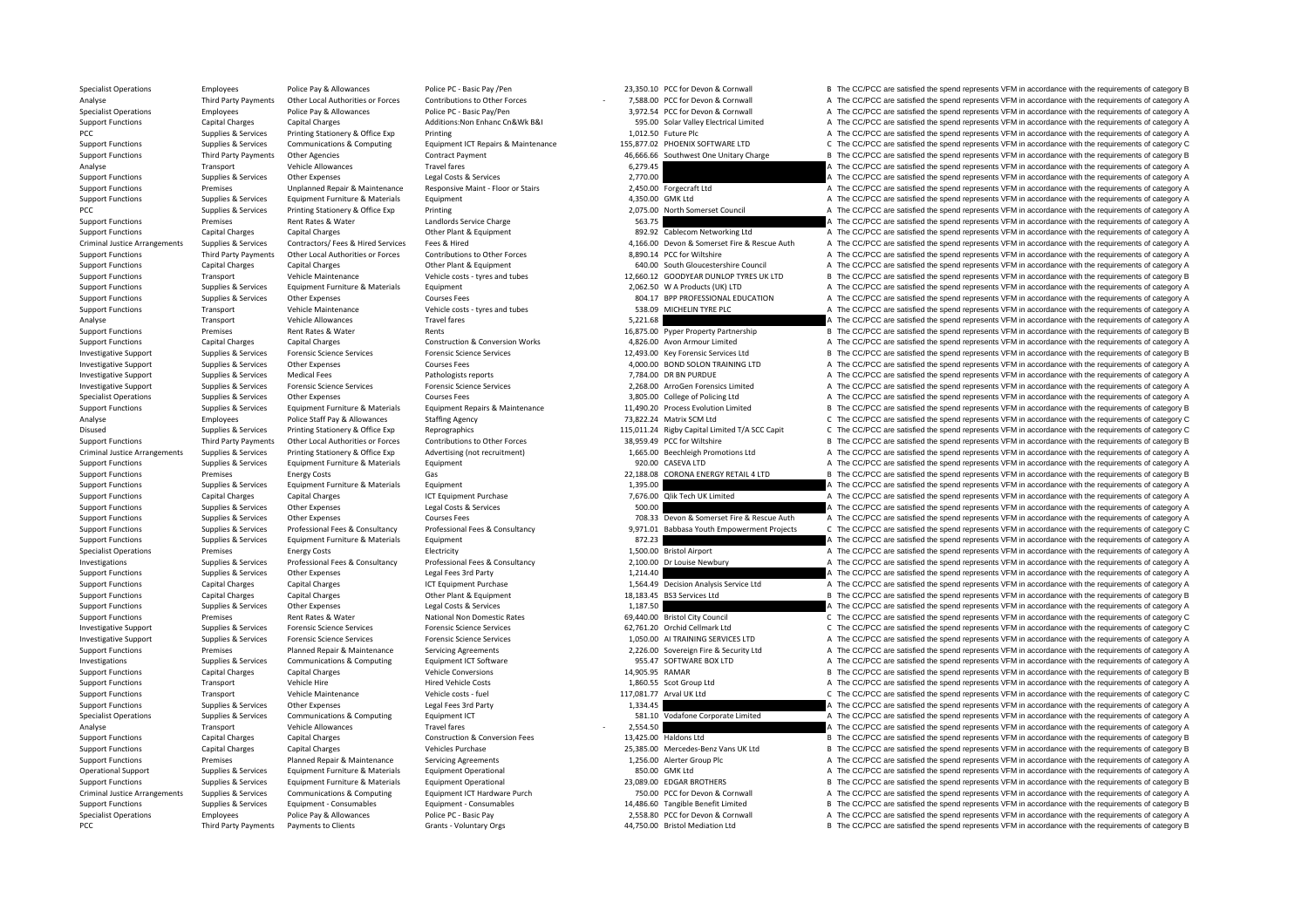Local Policing Criminal JusticeRoads**Roads Policing** Criminal Justice**Roads Policing** Criminal Justice**PCC** Third Party Payments PCC Third Party Payments Criminal JusticeCriminal Justice

Support Functions Premises Premises Planned Repair & Maintenance Servicing - Electrical Support and the Support Basisman and the CC/PCC are satisfied the spend represents VFM in accordance with the requirements of category Support Functions Supplies & Services Contractors/ Fees & Hired Services Fees & Hired Fees A Hired Fees A Hired Fees A Hired Fees A Hired Fees A Hired Fees A Hired Fees A Hired Fees A Hired Fees A Hired Fees A Hired Fees A A The CC/PCC are satisfied the spend represents VFM in accordance with the requirements of category A Specialist Operations Employees Police Pay & Allowances Police Chef Inspector - Basic Pay/Pen/NI 12,944.14 PCC for Gloucestershire Basic Pay/PC are satisfied the spend represents VFM in accordance with the requirements of Support Functions Supplies & Services Other Expenses Legal Fees 3rd Party 1,815.82 A The CC/PCC are satisfied the spend represents VFM in accordance with the requirements of category A Support Functions Supplies & Services Printing Stationery & Office Exp Postage Printing Stationery & Office Exp Postage and A The CC/PCC are satisfied the spend represents VFM in accordance with the requirements of categor Support Functions Supplies & Services Equipment Furniture & Materials Equipment Equipment Support Equipment Equipment Equipment Equipment Supplies are equirements of category A The CC/PCC are satisfied the spend represents Specialist Operations Supplies & Services Other Expenses Courses Fees 500.00 PCC for Devon & Cornwall A The CC/PCC are satisfied the spend represents VFM in accordance with the requirements of category A Support Functions Supplies & Services Other Expenses Reward Scheme Reward Scheme 854.00 A Dalton Framing A The CC/PCC are satisfied the spend represents VFM in accordance with the requirements of category A Supplies & Serv Support Functions Supplies & Services Communications & Computing Equipment ICT 1,944.00 Vodafone A The CC/PCC are satisfied the spend represents VFM in accordance with the requirements of category A Support Functions Premises Planned Repair & Maintenance Security Security Security 10,160.00 Avon Armour Limited B The CC/PCC are satisfied the spend represents VFM in accordance with the requirements of category B Cost Of PCC/PCC are satisfied the spend represents VFM in accordance with the requirements of category A<br>P The CC/PCC are satisfied the spend represents VFM in accordance with the requirements of category A Support Functions Capital Charges Capital Charges Capital Charges Construction & Conversion Works 587.72 Sovereign Fire & Security Ltd A The CC/PCC are satisfied the spend represents VFM in accordance with the requirements Policing Supplies & Services Equipment Furniture & Materials Publications including books 1,600.00 C5 consultancy Ltd A The CC/PCC are satisfied the spend represents VFM in accordance with the requirements of category A Support Functions Supplies & Services Communications & Computing Equipment ICT Software Equipment ICT Software 72,754.60 Specialist Computer Centres Computer Centres Computer Detailst Computer Detailst Computer Detailst Co Analyse Transport Vehicle Allowances Travel fares Travel fares 5,223.47 A The CC/PCC are satisfied the spend represents VFM in accordance with the requirements of category A The CC/PCC are satisfied the spend represents VF PCC Supplies Services Printing Stationery & Office Exp Printing 2001 2001 2006 Marketing Services Ltd A The CC/PCC are satisfied the spend represents VFM in accordance with the requirements of category A The CC/PCC are sat Support Functions Premises Planned Repair & Maintenance Grounds Maintenance Coronds Maintenance 750.57 PLANT CARE INTERIORSCAPES A The CC/PCC are satisfied the spend represents VFM in accordance with the requirements of ca A The CC/PCC are satisfied the spend represents VFM in accordance with the requirements of category A Support Functions Supplies & Services Other Expenses Legal Costs & Services Legal Costs & Services Legal Costs & Services 670.00 Criminal Costs Control of Control of Costs and the CC/PCC are satisfied the spend represents Arrangements Supplies & Services Printing Stationery & Office Exp Stationery 850.00 JSB PRINT SOLUTIONS A The CC/PCC are satisfied the spend represents VFM in accordance with the requirements of category A Support Functions Premises Rent Rates & Water National Non Domestic Rates 3,215.00 West Somerset Council Rates/Council A The CC/PCC are satisfied the spend represents VFM in accordance with the requirements of category A Support Functions Premises Rent Rates & Water National Non Domestic Rates 1,598.00 Mendip District Council A The CC/PCC are satisfied the spend represents VFM in accordance with the requirements of category A Supplies & Services Printing Stationery & Office Exp Stationery 2,034.90 Office Depot UK Ltd A The CC/PCC are satisfied the spend represents VFM in accordance with the requirements of category A Roads Policing Supplies & Services Contractors/ Fees & Hired Fees & Hired Services Fees & Hired 32,473.00 Bristol City Council B The CC/PCC are satisfied the spend represents VFM in accordance with the requirements of cate A The CC/PCC are satisfied the spend represents VFM in accordance with the requirements of category A Arrangements Supplies Arrangements Courses Fees Courses Fees 2017 Courses Courses Courses Fees 2017 1,946.00 IT GOVERNANCE LTD A The CC/PCC are satisfied the spend represents VFM in accordance with the requirements of cate Supplies & Services Printing Stationery & Office Exp Postage 31,332.97 ROYAL MAIL GROUP LTD B The CC/PCC are satisfied the spend represents VFM in accordance with the requirements of category B Third Party Payments Third Payments to Clients Cranks - Voluntary Orgs 46,118.42 Swanswell Charitable Trust B The CC/PCC are satisfied the spend represents VFM in accordance with the requirements of category B<br>Third Party Payments to Clients Grants - Voluntary Orgs 62,366.85 The Care Forum C The CC/PCC are satisfied the spend represents VFM in accordance with the requirements of category C Support Functions Premises Premises Rent Rates & Water National Non Domestic Rates 26,605.00 South Somerset District Council B The CC/PCC are satisfied the spend represents VFM in accordance with the requirements of catego Operational Support Supplies & Services Other Expenses Dogs - Equipment Dogs - Equipment 2,678.00 Sherlocks of Chichester Ltd A The CC/PCC are satisfied the spend represents VFM in accordance with the requirements of categ Support Functions Supplies & Services Professional Fees & Consultancy Professional Fees & Consultancy Professional Fees & Consultancy Professional Fees & Consultancy Professional Fees & Consultancy Professional Fees & Cons Third Party Payments **Payments to Clients** Grants Crants - Voluntary Orgs 24,747.75 Victim Support B The CC/PCC are satisfied the spend represents VFM in accordance with the requirements of category B<br>Premises and the cri Specialist Operations Premises Rent Rates & Water Rents Rents Rents Rents Rents Rent Rates Rent Rates Rent Rates Rent Rates Rents Rents Rents Rents Rents Rent Rates Rents Rents Rent Rates Rent Rates Rents Rent Rates Rent R Support Functions Supplies & Services Communications & Computing Equipment ICT Repairs & Maintenance 1,700,000.00 IBM (United Kingdom) Ltd CCPCC are satisfied the spend represents VFM in accordance with the requirements of Support Functions Supplies & Services Communications & Communications Equipment ICT Software 13,754.15 WPC Software Ltd B The CC/PCC are satisfied the spend represents VFM in accordance with the requirements of category B Support Functions Supplies & Services Insurance Insurance Insurance General Insurance General 15,370.00 Chief Police Officer Staff Associat B The CC/PCC are satisfied the spend represents VFM in accordance with the require Support Functions Supplies & Services Other Expenses Legal Fees 3rd Party Legal Fees 3rd Party 1,081.40 A The CC/PCC are satisfied the spend represents VFM in accordance with the requirements of category A Support Functions Supplies & Services Communications & Computing Telephone Calls 48,967.42 Vodafone B The CC/PCC are satisfied the spend represents VFM in accordance with the requirements of category B Supplies & Services Unplanned Repair & Maintenance Professional Fees & Consultancy consultancy 2,610.00 G & L Consultancy Ltd A The CC/PCC are satisfied the spend represents VFM in accordance with the requirements of categ Support Functions Capital Charges Capital Charges Capital Charges Vehicle Conversions Vehicle Conversions Vehicle Conversions 6,000.00 PCC for Wiltshire A The CC/PCC are satisfied the spend represents VFM in accordance wit B The CC/PCC are satisfied the spend represents VFM in accordance with the requirements of category B Specialist Operations Supplies & Services Equipment Furniture & Materials Equipment Services Equipment Supplies & Services Medical Fees Materials Equipment Purniture and Purniture and Deproduce and the services and the pat Investigative Support Supplies & Services Medical Fees Pathologists reports Pathologists reports 10,344.00 DR DS COOK B The CC/PCC are satisfied the spend represents VFM in accordance with the requirements of category B Se Support Functions Supplies & Services Other Expenses Legal Costs & Services Persicular Supplies & Services Persicular Services Persicular Supplies & Services Other Expenses Contributions to Other Forces Contributions to Ot Specialist Operations Third Party Payments Other Local Authorities or Forces Contributions to Other Forces Contributions to Other Forces 35.691.21 PCC for Devon & Cornwall B The CC/PCC are satisfied the spend represents VF Support Functions Premises Energy Costs Wood Pellets Wood Pellets 3,822.28 Forest Fuels Ltd A The CC/PCC are satisfied the spend represents VFM in accordance with the requirements of category A Support Functions Supplies & Services Subsistence & Conference Conference Conference & Meeting Expenses Conference & Meeting Expenses and the Magnus and those Hotel Ltd and The CC/PCC are satisfied the spend represents VFM S.271.61 CYCLESCHEME LTD **Supplies A The CO/PCC** are satisfied the spend represents VFM in accordance with the requirements of category A<br>72.946.07 EDF ENERGY 1 LIMITED CO/PCC are satisfied the spend represents VFM in acco Support Functions Premises Energy Costs Electricity Electricity 72,946.07 EDF ENERGY 1 LIMITED C The CC/PCC are satisfied the spend represents VFM in accordance with the requirements of category C Support Functions Supplies & Services Other Expenses Cost Of Appeals Cost Of Appeals 600.00 A The CC/PCC are satisfied the spend represents VFM in accordance with the requirements of category A Analyse Supplies & Services Equipment Furniture & Materials Equipment Operational Equipment Operational 537.00 Vimpex Ltd A The CC/PCC are satisfied the spend represents VFM in accordance with the requirements of category Transport Vehicle Allowances Travel fares Travel fares 1,300.00 First Bristol Limited A The CC/PCC are satisfied the spend represents VFM in accordance with the requirements of category A Supplies & Services Communications Support Functions Supplies & Services Communications & Computing Equipment ICT Repairs & Maintenance 144,403.74 SOFTWARE BOX LTD COMENT COMEN COMENT COMEN COMENT COMENT COMENT COMENT COMENT COMENT COMENT COMENT COMENT COME Support Functions Supplies & Services Communications & Computing Equipment ICT 1,188.20 Telefonica UK Ltd A The CC/PCC are satisfied the spend represents VFM in accordance with the requirements of category A Specialist Operations Supplies & Services Other Expenses Courses Fees Courses Fees Courses Fees Courses Fees Courses Fees 1,875.00 A The CC/PCC are satisfied the spend represents VFM in accordance with the requirements of Support Functions Supplies & Services Subsistence & Conference Conference Conference & Conference & Conference & Conference & Conference & Conference & Conference & Conference & Conference & Conference & Conference & Confe Supplies & Services Professional Fees & Consultancy Professional Fees & Consultancy and ACCOST ACCOST ACCOST ACCORDING THE COPCC are satisfied the spend represents VFM in accordance with the requirements of category A Support Employees Support Employee Expenses Refunds - Contributions 2,199.34 A The CC/PCC are satisfied the spend represents VFM in accordance with the requirements of category A Support Europe and The Control of the CC/PC A The CC/PCC are satisfied the spend represents VFM in accordance with the requirements of category A Support Functions Supplies & Services Catering Catering Catering Catering Catering Catering Catering Catering Catering Catering Catering Catering Catering a the S. A The CC/PCC are satisfied the spend represents VFM in acc Support Functions Capital Charges Capital Charges Capital Charges ICT Equipment Purchase 5,809.54 South West One Limited A The CC/PCC are satisfied the spend represents VFM in accordance with the requirements of category A Support Functions Supplies & Services Other Expenses Courses Fees Courses Fees Courses Fees 1,115.50 Pearson Education Ltd A The CC/PCC are satisfied the spend represents VFM in accordance with the requirements of category Arrangements Supplies & Services Other Expenses Maintenance of dogs/cats Maintenance of dogs/cats 2,212.50 Overhill Kennels & Exports A The CC/PCC are satisfied the spend represents VFM in accordance with the requirements Premises Unplanned Repair & Maintenance Responsive Maint - Plumbing & Water 10,566.26 BS3 Services Ltd B The CC/PCC are satisfied the spend represents VFM in accordance with the requirements of category B Support Functions Supplies & Services Clothing Uniforms & Laundry Clothing & Uniforms - Issues Clothing Uniforms - Issues Same the Same of Bristol Ltd and the CC/PCC are satisfied the spend represents VFM in accordance wit B The CC/PCC are satisfied the spend represents VFM in accordance with the requirements of category B